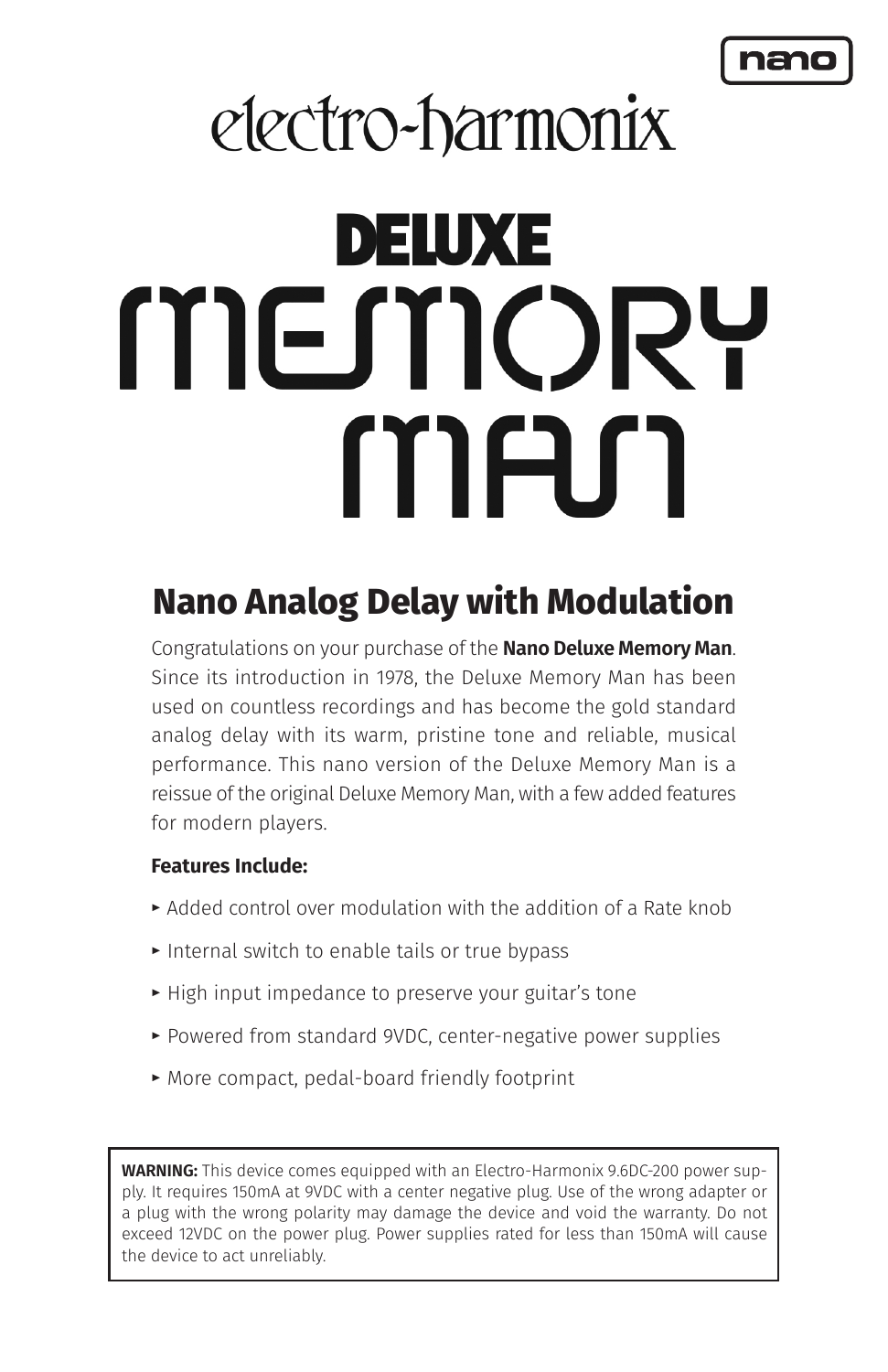Connect your guitar to the INPUT jack on the Nano Deluxe Memory Man (Nano DMM) and the OUTPUT jack to your amp's input. Plug in the included power supply and insert its output plug into the power jack. Press the footswitch to ensure the STATUS LED is lit, now your Nano DMM is ready to go. Have fun experimenting with the Nano DMM and other effects pedals to develop your own unique sound.



# **Controls and Connections**

**1. DELAY Knob** Sets delay time from 30ms to 550ms. As DELAY is turned clockwise, the delay time increases. Turning the DELAY knob while playing can produce strange, eerie and unusual pitch-shift effects, especially with FEEDBACK set above noon. *Note: it is normal to hear ring modulation artifacts when DELAY is set above 3 o'clock.*

**2. FEEDBACK Knob** Controls the amount of signal that is circulated from the output of the delay block back to its input yielding delay repeats, or multiple echoes. If set very high, runaway oscillation will occur. Fairly high feedback with short delay settings produces a reverb effect.

**3. BLEND Knob** Varies the output mix between the dry and delayed signals. The BLEND knob ranges from 100% dry (CCW position) to 100% wet (CW position). Set BLEND to the center position for equal levels of both.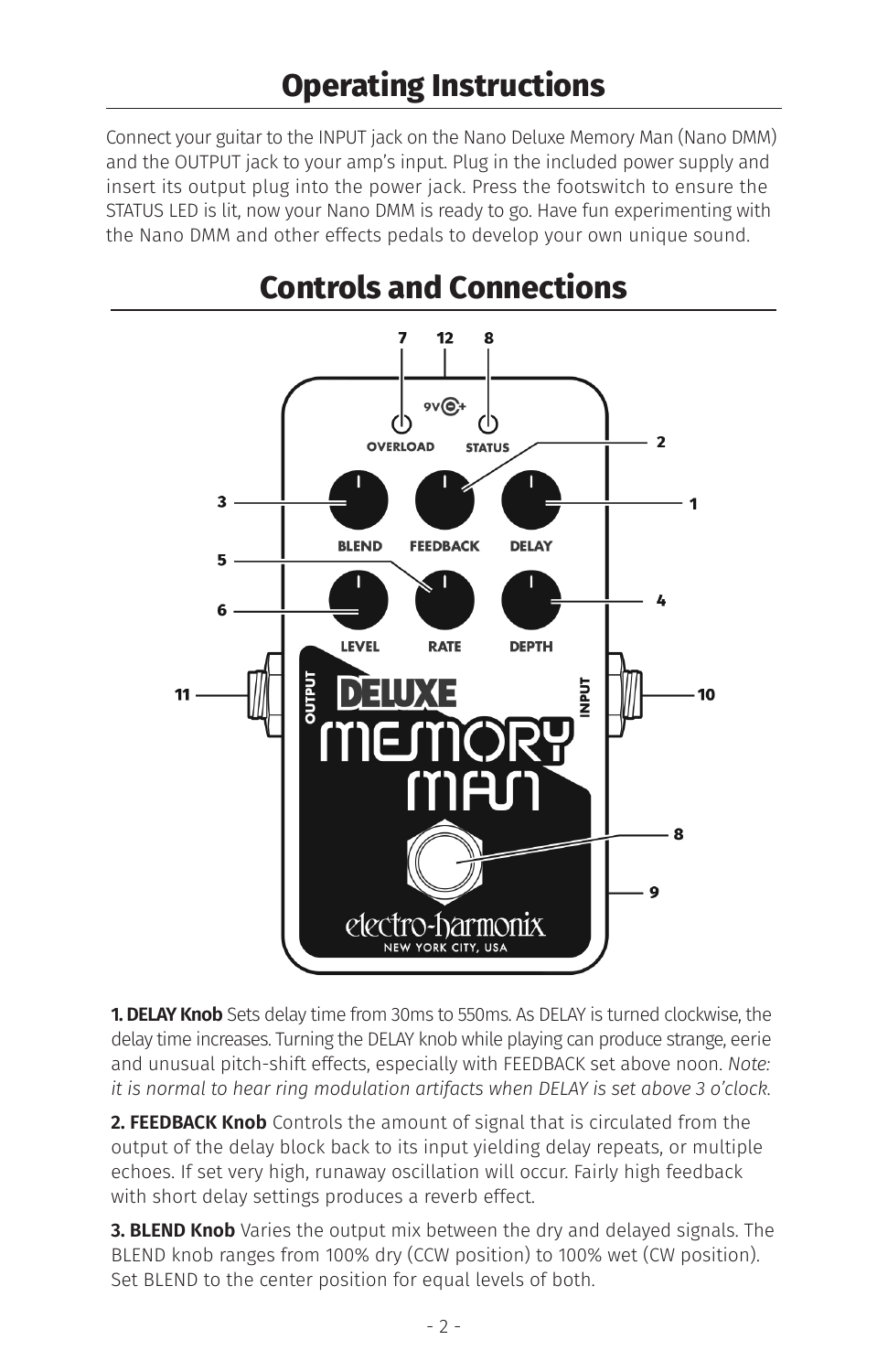**4. DEPTH Knob** Sets the amount of modulation that is added to the effect. As DEPTH is turned clockwise, modulation width increases. Modulation is produced by sweeping the delay time with a repeating LFO. The Nano DMM's built-in modulation produces vibrato style effects when the BLEND knob is set to maximum or produces chorus type effects when BLEND is set to the middle. Turn DEPTH down to the full counter-clockwise position to disable modulation.

**5. RATE Knob** Adjusts the speed of modulation. As RATE is turned clockwise, the modulation speed increases. The original DMM has a rate switch labeled Chorus and Vibrato. To achieve the same Chorus and Vibrato settings on the Nano DMM: set RATE to 9 o'clock for the Chorus setting; set RATE to 2 o'clock for the Vibrato setting. The DEPTH knob must be set above the full CCW position to hear the RATE knob change the modulation speed.

**6. LEVEL Knob** Sets the input gain for the Nano DMM. Both the wet and dry signals mixed by the BLEND knob go through the gain block. We recommend starting with LEVEL turned to 12 o'clock, setting the BLEND knob for the proper mix between wet and dry signals, then adjust the LEVEL knob for an ideal volume balance between effect and bypass modes.

**7. OVERLOAD LED** The OVERLOAD LED lights when the delayed signal starts to smoothly clip.

**8. FOOTSWITCH and STATUS LED** The footswitch engages or bypasses the effect. The STATUS LED lights when the effect is engaged. In bypass mode, the STATUS LED is off.

**9. TAILS Switch** The internal TAILS switch can be accessed by removing the bottom cover of the Nano DMM. The switch is located on the small board that holds the footswitch. When set to TAILS (downward position), any delay echoes that are present upon entering bypass continue to ring out but no new audio enters the delay block. When this switch is set to the upward position, the effect instantly mutes upon entering bypass.

When TAILS is off, the Nano DMM features true bypass; with TAILS enabled, buffered bypass is employed. By default from the factory, the TAILS switch is set to the off position.

**10. INPUT Jack** Audio input to the Nano DMM.

**11. OUTPUT Jack** Audio output from the Nano DMM.

**12. 9V Power Jack** Attach the output plug from the included power supply to the 9V power jack. The Nano DMM draws 150mA at 9VDC on a center-negative plug. Do not exceed 12VDC on the power jack.

# **Notes and Specifications**

- **t** Audio input impedance at INPUT jack: 1MΩ
- **t** Audio output impedance at OUTPUT jack: 300Ω
- **t** Current draw: 150mA at 9.0VDC
- **t** Maximum input signal level, BLEND = 100% wet: +7.6dBu
- **t** Maximum input signal level, BLEND = 100% dry: +13.0dBu